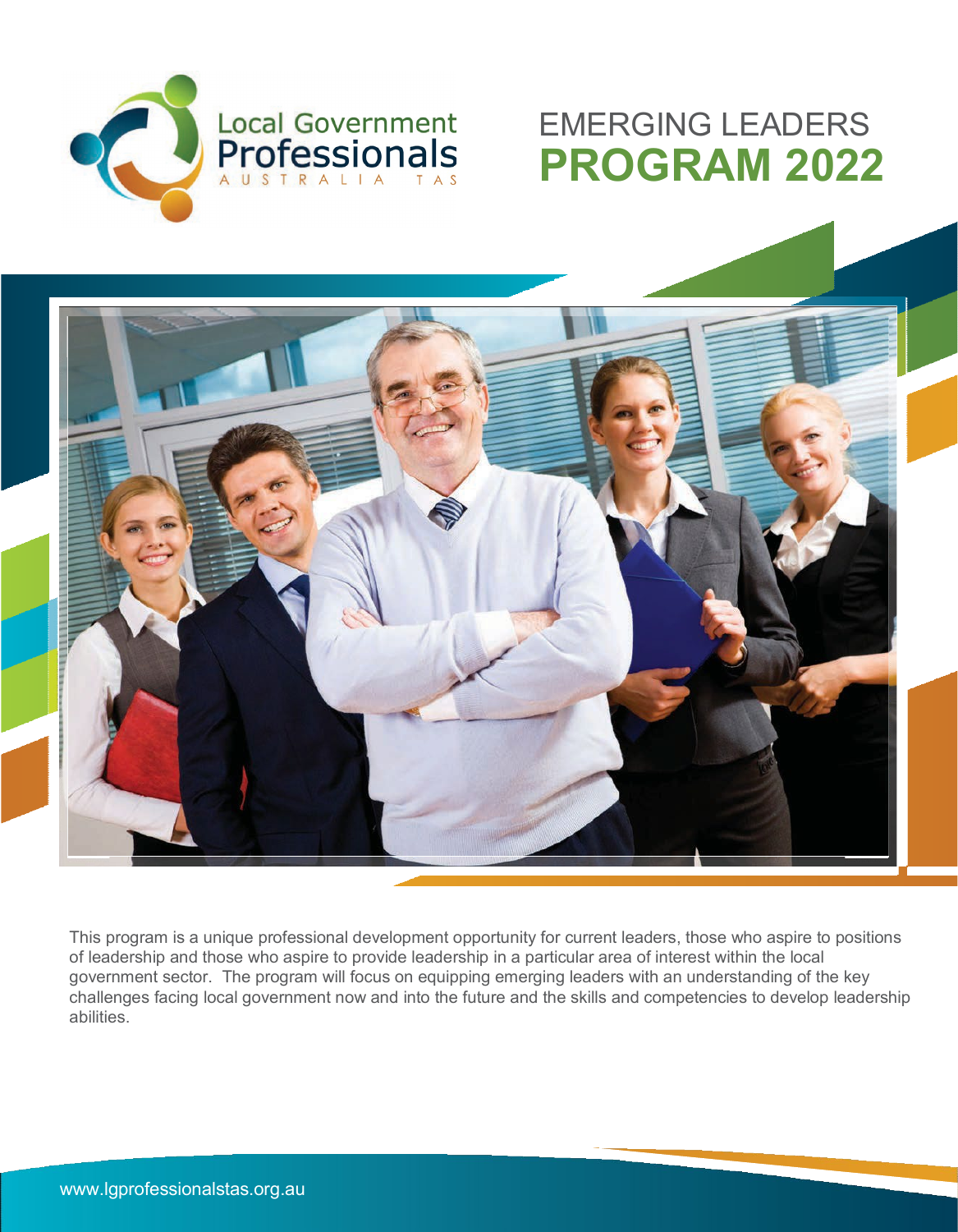LG Professionals Tasmania is calling for Registrations for the Emerging Leaders Program in 2022.



# **Objectives**

The objectives of the program are as follows:

- Develop leadership skills and behaviours for people who will lead at all levels in Local Government.
- Provide an opportunity for participants to network with emerging leaders from different professions to build stronger links and understanding between professions.
- Increase appreciation of the wider challenges facing local government and how to respond to them.
- Develop a network of emerging leaders and coaches/mentors to support their development.
- Retain emerging leaders within the local government sector.

## Program Details

The program will be conducted over two days on **Tuesday 24 and Wednesday 25 May** at the **RACV Hobart Hotel**, 154-156 Collins Street, Hobart.

All facilitators have extensive experience in working with local governments both locally and nationally. The workshops offered as part of the program will all be interactive using local government case material from Tasmania.



**\$990.00\*** LG Professionals Tasmania Members **\$1,375.00\*** Non-Members \*\*

\*GST Inclusive

\*\* Member rates are only available to current financial members. Non-members are invited to apply for membership prior to registering to access the discounted rate and receive ongoing communications and networking benefits associated with being part of our association.

#### The fee includes:

- **Morning teas, lunches and afternoon teas** during the program
- Continuous tea and coffee availability
- Dinner on Tuesday night (not including drinks)
- Course materials
- Certificate of Completion